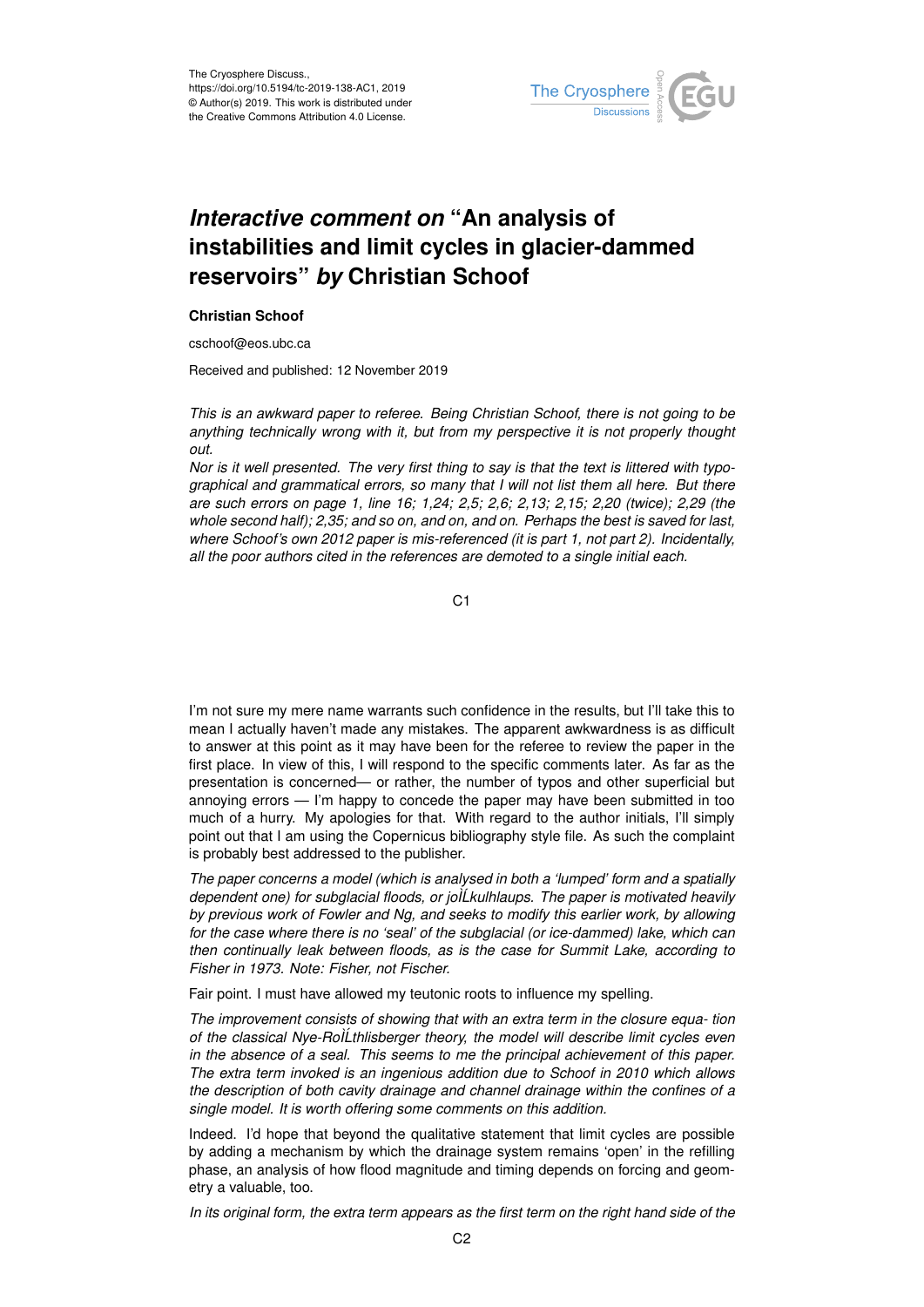*closure equation*

$$
\dot{S} = u_b h_r + c_1 \Psi Q - c_2 N^n \left(\frac{Q}{c_3 \sqrt{\Psi}}\right)^{0.8}.
$$

*and it describes the opening of cavities by ice flow (velocity*  $u<sub>b</sub>$ ) over bedrock bumps *(height* hr*). The steady state of this equation provides for both channels (*N *increases with* Q*) and linked cavities (*N *decreases as* Q *increases). There are several comments to make.*

*(i) We might suppose in reality that ub will itself depend on N as well as basal shear stress*  $\tau_b$ ; might this not then ruin the conclusion? The answer is no, at least for sliding *laws of power law type.*

This is true; I have deliberately skirted this issue as the kind of glacier junctions at which dams are likely to occur often have awkward geometries — this is certainly true for Summit Lake, or the field site at the Kaskawulsh Glacier that has motivated my own interest in this subject (and before you ask: I do intend to publish data from said site, but inclusion in this paper would sure;y break the bounds of what is reasonable for paper length, even if I were to shorten the analysis). Those awkward geometries matter in the sense that treating ice flow as a function of local  $N$  might be stretching credulity. As the reviewer rightly points out, making  $u<sub>b</sub>$  dependent on  $N$  doesn't ultimately break the mechanism being investigated, so long as  $u<sub>b</sub>$  remains bounded below by something greater than zero. It just makes the flood cycle even less simple to describe. I'd be happy to add a brief discussion to the supplementary material if desired, but don't think this will add much to the main paper.

*(ii) Second, Schoof's 2010 paper indicates a minimum value of N* ≈ *2.6 MPa. This seems very high, and particularly seems unable to explain the very low values of N seen in the Siple Coast ice streams, for example. One might say these are sedimentfloored, so that the concept of bed roughness is less clear to understand: does this mean one must abandon this theory in that context? The reason I enquire is that it seems to me that the understanding of sub-ice sheet floods is something this theory*

 $C<sub>3</sub>$ 

## *should aspire to.*

This, I believe, is actually a reference to the fact that classical R-channel models with Nye (1953)-type closure rates consistently overpredict effective pressures, not just in the sense that they would require effective pressures larger than overburden, but in the sense that *measured* overburden pressures are usually significantly smaller. That is not an original observation of mine. The main reference to this that I'm aware of is Hooke, R.LeB. and Laumann, T. and Kohler, J., 1990, Subglacial water pressures and the shape of subglacial conduits. *J. Glaciol.* 36(122), 67–71. The point is that flatter channel shapes allow smaller effective pressures to balance predicted dissipation rates in the flow, and therefore to reconcile observation and theory. In the context of the model being used here, this issue is discussed at length in Schoof (2014) as cited in the present manuscript.

I agree that this is an appealing direction to develop outburst flood models in, and in particular, that the question of what the lateral aspect ratio of a channel actually is deserved further attention (ideally building on the vastly underappreciated D.Phil. thesis by Felix Ng.) Probably beyond the scope of this paper, though. As far as the concept of bed roughness becoming nebulous for deformable beds is concerned, I'm inclined to agree for relatively fine-grained beds with a narrower grain size distributions — as would apply for the formerly submarine bed areas of West Antarctica, for instance. For polydisperse grain size distributions, where there are larger cobbles and boulders mixed into the till, I'd argue that there are likely to be bed protrusions that can support cavities as in the canonical hard bed picture.

*(iii) The boundary condition N = 0 is applied at the glacier snout. This is problematic because the closure equation then predicts S increases indefinitely. In the Schoof (2014) paper this is circumvented by saturating the opening term as*  $u_b h_r(1 - S/S_0)$ , *allowing for drowning of roughness at conduit size S0 ; this allows a steady state to be reached, but one in which* S > S0 *, which makes no physical sense. In fact, the issue with the boundary condition is that the outlet flow must become open to the atmosphere*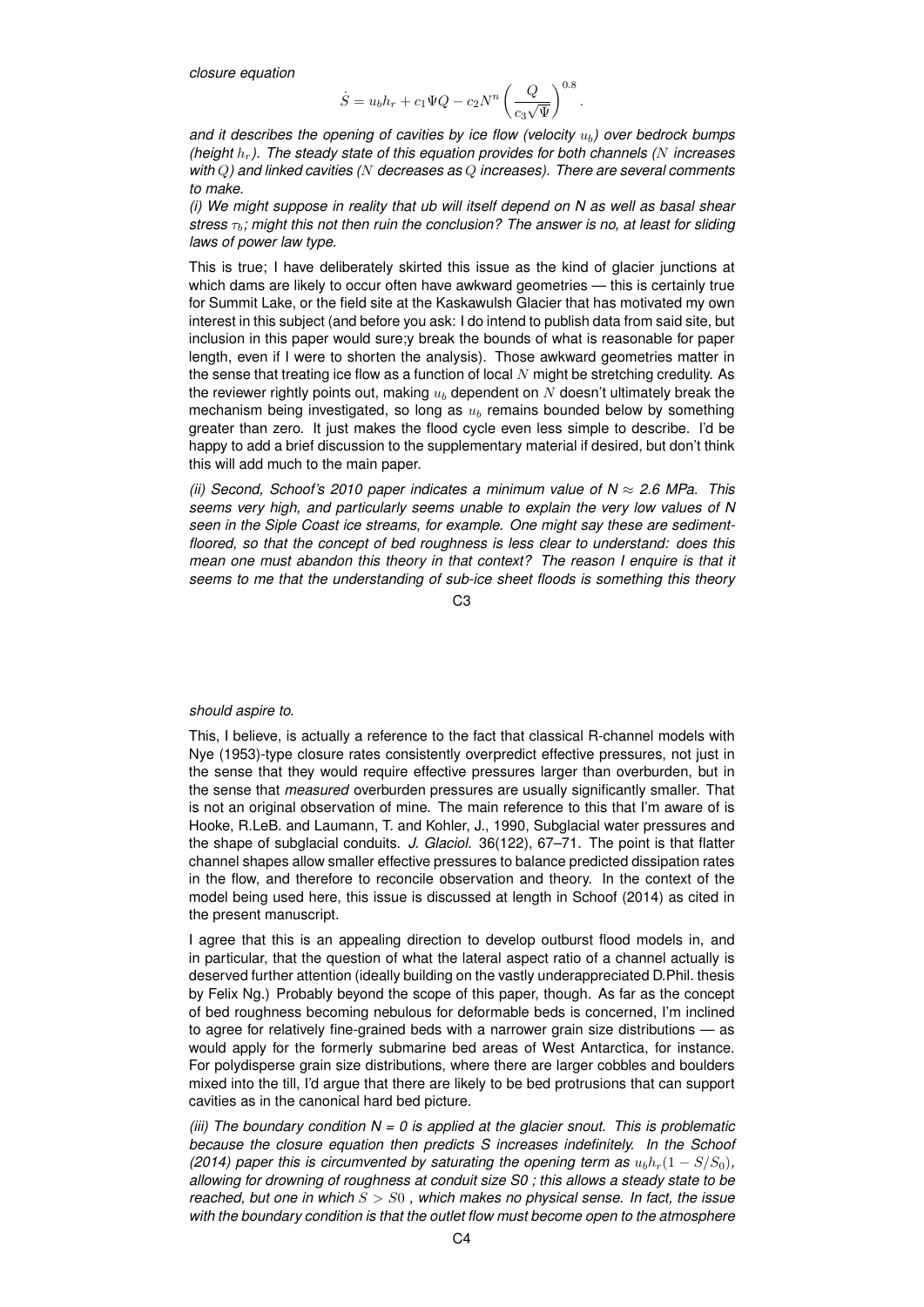*at some unknown point upstream of the snout, where I think two boundary conditions should be prescribed for* N and  $N_x$ , corresponding to continuity of water pressure and *water flux. This may be important in view of figures 8 and 9, for example.*

What is really at issue here I think is the way the cavity opening rate "goes away" for large  $S$  (note that this is only relevant to the spatially extended model, so I will restrict my discussion to the latter). In the model as posed, as in the earlier Hewitt et al (2012), Schoof (2010) and Schoof et al (2012, 2914) papers, this is done by writing the opening rate as  $u_b(h_r-h)/l_r$ ) for a continuum "sheet", or equivalently as  $u_bh_r(1-S/S_0)$ for an individual conduit. This does have the somewhat unintended consequence of leading to the opening rate becoming negative in an unbounded way when  $S$  exceeds the threshold  $S_0$ . A better way of dealing with the idea that bed roughness cannot indefinitely lead to a constant opening rate as conduit size grows (which is probably robust) might be to write the opening rate as  $u_b h_r f(S/S_0)$  with  $f(x) \to 1$  as  $x \to 0$  and  $f(x) \to 0$  as  $x \to \infty$ ; something like  $f(x) = (1 + \tanh(x))/2$  would do.

Having made the choice of cut-off function we have made here (where f goes to  $\infty$ linearly as  $x \to 0$  instead of vanishing), we can ask what difference this makes. In a model where cavity opening vanishes for large conduit sizes, the dominant balance near a glacier margin where  $N \to 0$  would be between the melt rate  $c_1 Q \Psi$  and closure rate  $c_2SN^n$ . This would still leave the problem singular at the margin with  $S \to 0$ , but not in a pathological way (and the problem could further be regularized to maintain finite  $S$  by supposing that the glacier ends in a cliff so  $N$  is small but finite, or by supposing that the channel evolution equation is not cast in terms of  $St$  but the material derivative  $St + u_b S x$ <sup>1</sup>

For that case, we can construct a near-margin form of the solution, and further ask how different the solution to other versions of the model is. In particular, for a pure channel

model with a vanishing cavity opening rate, we get

$$
S_t = c_1 Q_{\Psi} - c_2 S |N|^{n-1} N, \qquad Q = c_2 S^{\alpha} |\Psi|^{-1/2} \Psi, \qquad \Psi = \Psi_0 + N_x
$$

and given a fixed discharge  $Q$ , a steady-state near-terminus solution can be constructed by noting that

$$
\Psi = (Q/(c_3 S^{\alpha}))^{1/2}
$$

so

$$
c_1 c_3^{-2} Q^3 S^{-(2\alpha+1)} = c_2 N^n
$$

and hence

$$
N_x = -\Psi_0 + c_1^{-2\alpha/(2\alpha+1)} c_3^{-2/(2\alpha+1)} Q^{(1-4\alpha)/(2\alpha+1)} (c_2 N^n)^{2\alpha/(2\alpha+1)}
$$

which is clearly solvable form  $x < L$  with a boundary condition  $N(L) = 0$ ; the near field behaves as N ~  $\Psi_0(L-x)$  −<br>  $\frac{2\alpha+1}{2\alpha n+2\alpha+1}c_1^{-2\alpha/(2\alpha+1)}c_2^{2\alpha/(2\alpha+1)}c_3^{-2/(2\alpha+1)}Q^{(1-4\alpha)/(2\alpha+1)}\Psi_0^{2\alpha n/(2\alpha+1)}(L -$ 

 $x)^{(2\alpha n+2\alpha+1)/(2\alpha+1)}$  $S \sim c_1^{1/(2\alpha+1)} c_2^{-1/(2\alpha+1)} c_3^{2/(2\alpha+1)} Q^{3/(2\alpha+1)} \Psi_0^{-n/(2\alpha+1)} (L-x)^{-n(2\alpha+1)}$  Clearly, we can see that  $N$  remains well-behaved (and indeed positive, so the channel need not be partially open to the atmosphere!) while  $S$  blows up in a power-law fashion. We can go further and ask what the stability properties of the channel-only problem look like in the near field and construct a linearization. This is best done by changing the dependent variable S into something that remains bounded. An obvious choice is

$$
Y = S^{1-\alpha}
$$

The dominant balance when linearizing the problem above about the steady state  $(Y =$  $\bar{Y}+Y',\,N=\bar{N}+N',\,\Psi=\bar{\Psi}+N'_x,\,\bar{Q}=\dot{\bar{Q}}+Q',$  where barred quantities are steady state solutions and primed quantities are small perturbations) works out to be Y'<sub>t</sub> ∼

<sup>&</sup>lt;sup>1</sup>This idea is due to Ian Hewitt, who may indeed have published it somewhere. While unappealing for cavities that are tied to bed roughness, the advection term must play a role near the snout, where melting happens not only because of subglacial water flow, but also from the surface, and ice flow must compensate for that.

 $C<sub>5</sub>$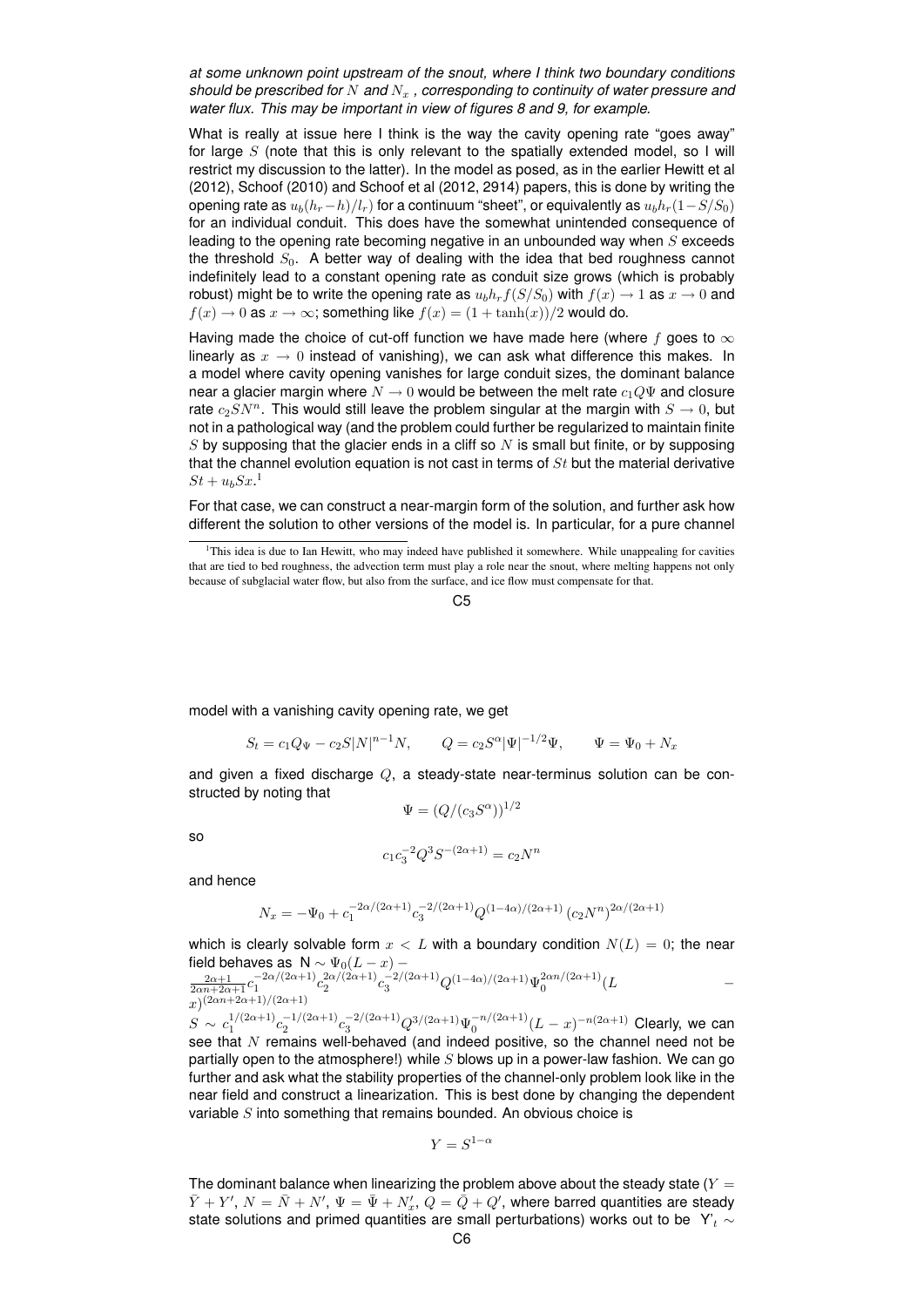$\frac{3}{2}c_1c_3\Psi_1^{1/2}N_x'$  $Q'\sim \frac{\bar{Q}}{2\bar{\Psi}}N'_x$ 

The germane question with using different model formulations that do not suppress the cavity opening term as above is whether they lead to the same solution away from a small region near the margin. As in, does the "regularization" of the model make any difference? In view of the question about numerical results tin figures 8 and 9, the question I will try to address is whether discrepancies between the channel-only model advocated above and the model used in the paper become more pronounced at large water throughputs in the model, which is the parameter regime that these calculations look at. For more moderate throughputs, the good agreement between lumped and spatially extended model suggests the issue of what happens near the margin (which does not feature in the lumped model) becomes less relevant.

The model used in the paper replaces the above by

$$
S_t = c_1 Q_{\Psi} + u_b h_r (1 - S/S_0) - c_2 S |N|^{n-1} N, \qquad Q = c_2 S^{\alpha} |\Psi|^{-1/2} \Psi, \qquad \Psi = \Psi_0 + N_x.
$$

In order to look at the difference from the channel-only model obtained by putting  $u_b h_r = 0$ , I will scale this by defining

$$
[S] = \left(\frac{[Q]}{c_3[\Psi]^{1/2}}\right)^{1/\alpha}, \qquad [t] = \frac{[S]}{c_1[Q][\Psi]}, \qquad [N] = \left(\frac{c_1[Q][\Psi]}{c_2[S]}\right)^{1/n}, \qquad [x] = \frac{[N]}{[[\Psi]}
$$

where  $[Q]$  and  $[\Psi] = \Psi_0$  are assumed to be given. Putting

$$
S^* = \frac{S}{[S]}, \qquad N^* = \frac{N}{[N]}, \qquad \Psi^* = \frac{\Psi}{[\Psi]}, \qquad Q = \frac{Q}{[Q]}, \qquad t^* = \frac{t}{[t]}, \qquad x^* = \frac{x}{[x]},
$$

and immediately dropping the star decorations, the model becomes

$$
S_t = Q\Psi + \delta - \nu S - S|N|^{n-1}N, \qquad Q + S^{\alpha}|\Psi|^{-1/2}\Psi, \qquad \Psi = 1 + N_x
$$
  
**C7**

where

$$
\delta = \frac{u_b h_r}{c_1[Q][\Psi]}, \qquad \nu = \delta [Q]^{1/\alpha} c_3^{-1/\alpha} [\Psi]^{-1/(2\alpha)} S_0^{-1}.
$$

We can repeat the exercise of finding steady states. Assuming without loss of generality that the scaled flux  $Q=1,$  we find  $\Psi=S^{-2\alpha}$  and

$$
S^{-(2\alpha+1)} + \delta/S - (nu + N^n).
$$

Hence  $S = (nu + N^n - \delta/S)^{-1/(2\alpha+1)}$ ,

 $N_x = -1 + (\nu + N^n - \delta/S)^{-1/(2\alpha+1)}$  which the channel only model replaces by S = (nu  $+N^n)^{-1/(2\alpha+1)},$ 

 $N_x = -1 + (\nu + N^n)^{-1/(2\alpha+1)}$  We want to know whether for larger  $|L-x|$ , the full and channel-only models will agree. This will be the case provided  $N$  agrees between the two models, and the latter will be the case if the correction  $\delta/S$  remains small compared with  $nu + N^n$  as well as having  $\nu \ll 1$ . This will be the case so long as  $S \sim \nu^{-1/(2\alpha+1)}$ near  $x=L$  is large enough, in other words, if  $1\gg \nu \gg \delta/nu^{-1/(2\alpha+1)}$  or  $\nu \ll \delta^{2\alpha/(2\alpha+1)}$ . The definitions of  $\delta$  and  $\nu$  above show that  $\nu/\delta^{-2\alpha/(2\alpha+1)}$  increases with [Q], all other parameters being constant, so we would in fact expect closer agreement between full and channel-only models for large [Q].

We can go further and look at the linearization of the problem, again in terms of the variable  $Y$  used above (or rather, its obvious dimensionless counterpart); the dominant balances when adding the cavity opening term become  $\ Y'_{t}\sim \frac{3}{2}\bar{\Psi}^{1/2}N'_{x}+\delta\bar{Y}^{1/(\alpha-1)}Y'$  $Q' \sim \frac{1}{2\bar{\Psi}} N'_x$  By similar construction to the above, if the steady state converges to that for the channel-only model as  $|L - x|$  becomes large, so will the linearized solution for small  $\delta$ ; in other words, the additional term due to cavity opening will remain a small correction. This suggests that the stability resutls in the main paper remain robust for large water throughput rates.

*Now we come to the main issue with this paper, which lies in its style. The paper does not know whether it is for glaciologists or applied mathematicians. The message*